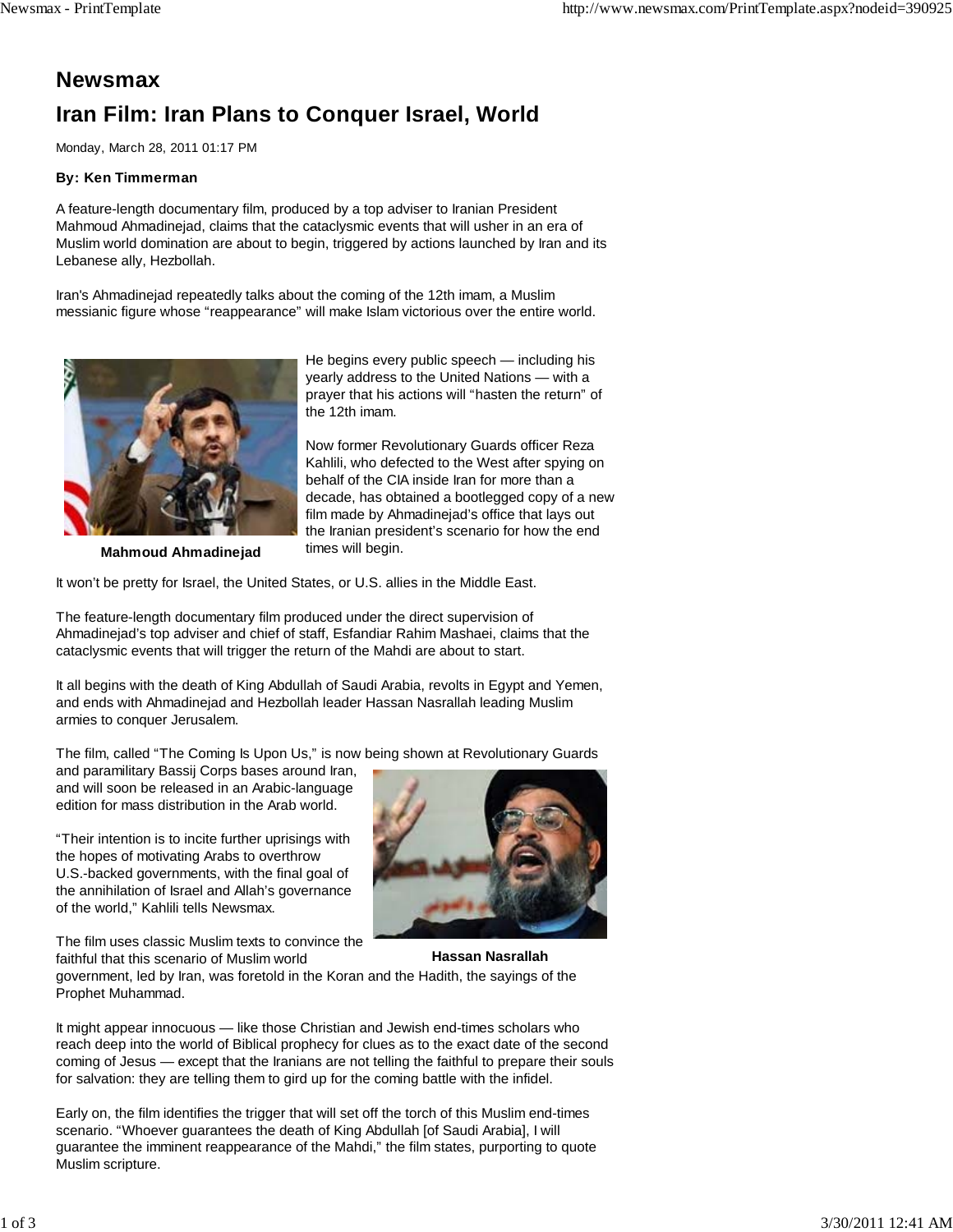"The Coming Is Upon Us" is not about prayer or redemption. It is about war.

To a backdrop of militarist pictures of Iranian leaders with crowds of Hezbollah fighters and driving music, the film claims that a nation "from the East" will rise up to prepare the way for the reappearance of the Mahdi.

That nation, of course, is Iran.

"This is their plan, and it's coming right from the horse's mouth," Kahlili tells Newsmax. "They are claiming to have discovered all of these clues in Islamic scriptures, so this is not just a political plan, but a claim to absolute truth."

Signs of the end times abound, the film states.

These include: great earthquakes, sedition, and the rise of evil world leaders (depicted are George W. Bush, President Obama, Israeli Prime Minister Netanyahu, German Chancellor Merkel, among others).

Even worse: "Women will rid themselves of the Hijab," the Islamic head covering many young Iranian women threw off during anti-government protests in 2009. "Adultery will become common. Men will dress like women. Men will content themselves to men and woman to woman."

But the film goes beyond the standard condemnation of cultural depravity the Islamic Republic of Iran's leaders commonly toss off when discussing the West.

It presents Islamic scripture as a treasure map leading to the end times, and claims to have the key to unlock its secrets.

Kahlili has made a **28-minute version of the film** available on his blog, along with English subtitles.

The film claims that the Hadith "map" leading up to the reappearance of the Mahdi includes the following way-points:

- The United States and Western colonial powers will invade Iraq
- A revolution will take place in Yemen, and the "first soldiers" of the Mahdi will reach Mecca from Yemen
- The people of Egypt "will rise up against their ruler"
- Jews will re-establish a government in Palestine, and the Muslims will be "separated from one another and be disunited"
- King Abdullah of Saudi Arabia will die, ushering in a final period of unrest and conflict with Israel that will lead directly to the Mahdi's return

The film is nothing short of a declaration of war, an Iranian version of Hitler's "Mein Kampf," which after all in German means "my struggle" or "my jihad."

The key figure in this Iranian end-times scenario is a mythical descendent of the Prophet Muhammad named Seyed Khorasani, who will deliver the flag of Islam into the hands of the 12th imam in person.

He will be the leader of the "people of the East," and will have "a strong army in order to be victorious in the intense wars to take place before the Coming."

The film claims explicitly that this leader is none other than Ayatollah Khamenei, the Supreme Leader of the Islamic Republic of Iran.

The film claims that Iran has become militarily so powerful that during a recent meeting with Israeli leaders, U.S. Adm. Mike Mullen, chairman of the Joint Chiefs of Staff, announced that "the option of a military confrontation [with Iran] is no longer possible."

"The pursuit of nuclear bombs by the radicals ruling Iran is directly connected to this